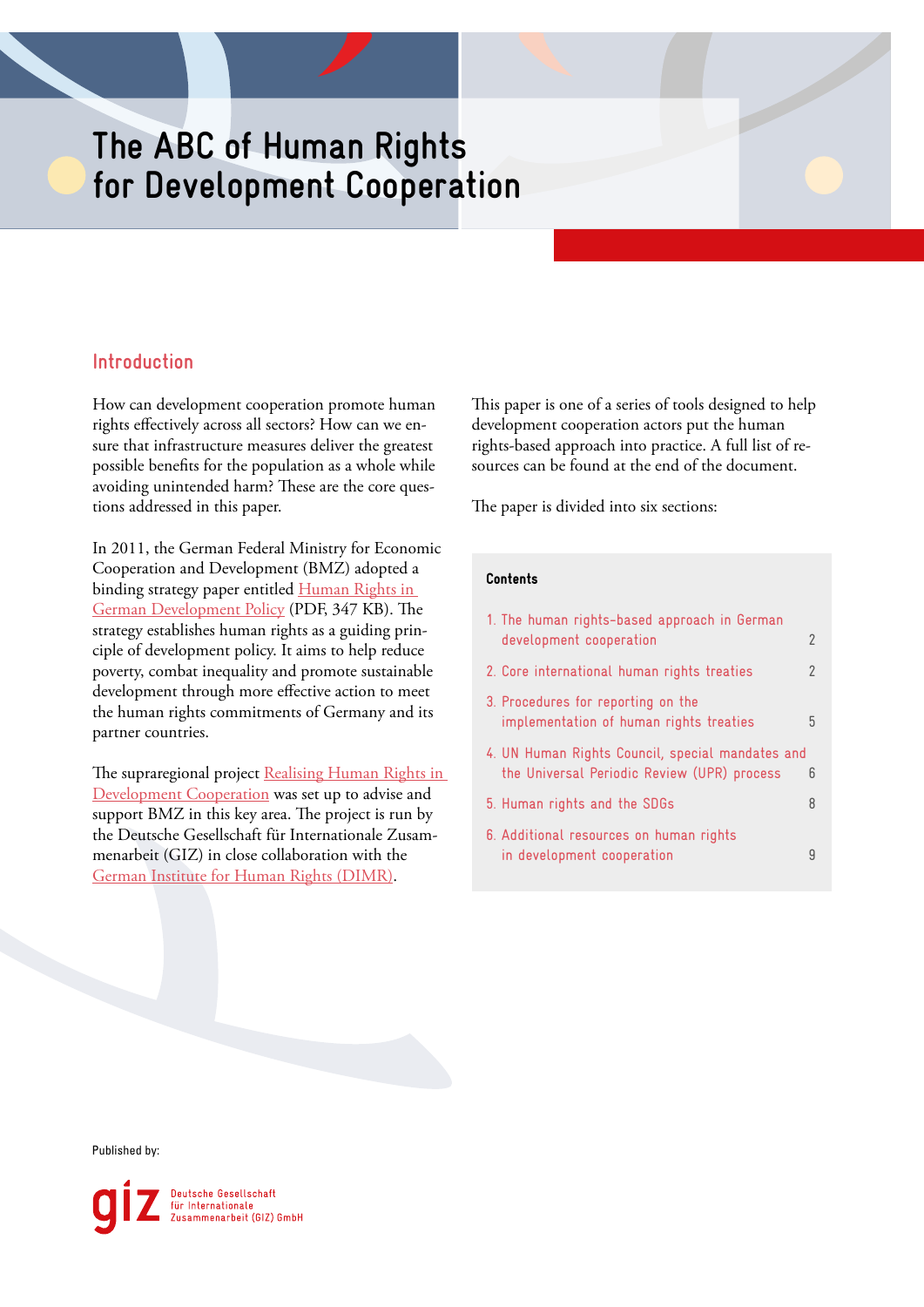# <span id="page-1-0"></span>**1. The human rights-based approach in German development cooperation**

The human rights-based approach can help projects to assess and avoid potential risks and to exert a stronger positive impact in the field of human rights. To this end, in 2013 BMZ issued a set of [Guidelines on](https://www.bmz.de/en/zentrales_downloadarchiv/themen_und_schwerpunkte/menschenrechte/Leitfaden_PV_2013_en.pdf)  [Incorporating Human Rights Standards and Princi](https://www.bmz.de/en/zentrales_downloadarchiv/themen_und_schwerpunkte/menschenrechte/Leitfaden_PV_2013_en.pdf)[ples, including Gender, in Programme Proposals for](https://www.bmz.de/en/zentrales_downloadarchiv/themen_und_schwerpunkte/menschenrechte/Leitfaden_PV_2013_en.pdf)  [Bilateral German Technical and Financial Coopera](https://www.bmz.de/en/zentrales_downloadarchiv/themen_und_schwerpunkte/menschenrechte/Leitfaden_PV_2013_en.pdf)[tion](https://www.bmz.de/en/zentrales_downloadarchiv/themen_und_schwerpunkte/menschenrechte/Leitfaden_PV_2013_en.pdf) (PDF, 346 KB, not barrier-free).

The human rights-based approach also includes taking action to:

- 1) strengthen both rights-holders (i.e. the population) and duty bearers (i.e. government agencies) in their respective roles;
- 2) make projects more effective and sustainable by applying and promoting the human rights principles of participation and empowerment, non-discrimination and equality of opportunity, transparency and accountability;
- 3) improve the protection of human rights in partner countries through the use of appropriate human rights instruments.

The dual strategy adopted by BMZ involves i) mainstreaming the human rights-based approach as a cross-cutting theme in all the sectors and priority areas of development cooperation and ii) implementing German development policy in ways that support particular human rights projects in partner countries, e.g. to strengthen regional human rights systems or national human rights institutions.

# **2. Core international human rights treaties**

Today's international system of human rights protection is based on a series of UN human rights treaties. These are complemented by regional treaties, for example in Europe, Africa, the Arab League states and the Americas. States are not legally bound by human rights treaties until they have ratified them. Most international human rights treaties have been ratified by a large number of member states.

# The nine core UN human rights treaties (all in PDF) and the number of states parties

| International Convention on the Elimination of<br>All Forms of Racial Discrimination (ICERD) 1965 179                          |     |
|--------------------------------------------------------------------------------------------------------------------------------|-----|
| International Covenant on Civil and<br>Political Rights (ICCPR) 1966                                                           | 172 |
| International Covenant on Economic, Social<br>and Cultural Rights (ICESCR) 1966                                                | 169 |
| Convention on the Elimination of All Forms of<br>Discrimination against Women (CEDAW) 1979                                     | 189 |
| Convention against Torture and Other Cruel,<br>Inhuman or Degrading Treatment or Punishment<br>(CAT) 1984                      | 165 |
| Convention on the Rights of the Child (CRC)<br>1989                                                                            | 196 |
| International Convention on the Protection of<br>the Rights of All Migrant Workers and Members<br>of Their Families (CMW) 1990 | 54  |
| Convention on the Rights of Persons with<br>Disabilities (CRPD) 2006                                                           | 177 |
| International Convention for the Protection<br>of All Persons from Enforced Disappearance<br>(CED) 2006                        | 59  |
| As at: April 2019                                                                                                              |     |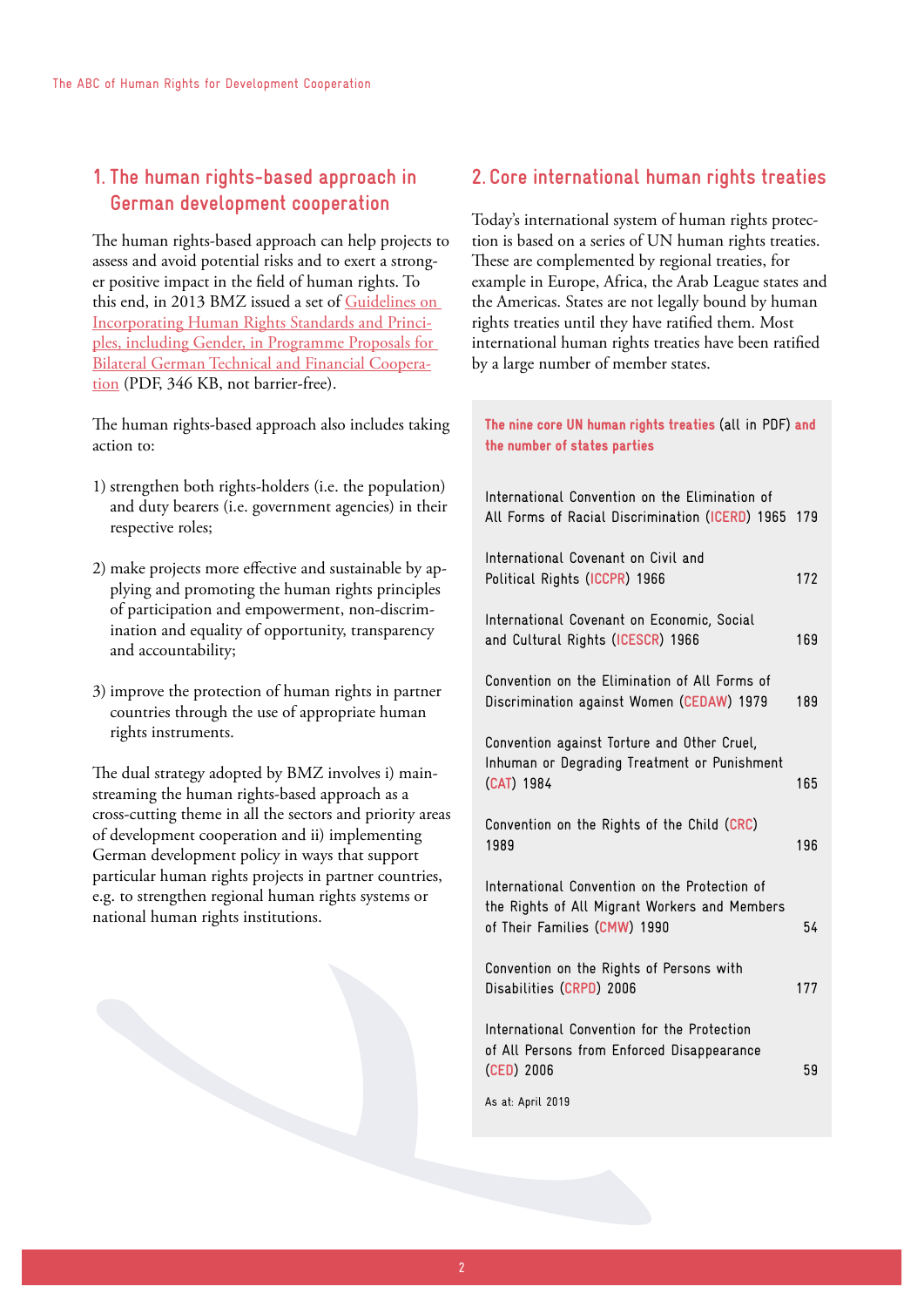

In addition, many states have ratified 'optional protocols' that supplement the treaties.

Optional protocols frequently establish **individual rights of complaint**, e. g. the [First Optional Protocol](https://www.ohchr.org/Documents/ProfessionalInterest/ccpr-one.pdf)  [to the International Covenant on Civil and Political](https://www.ohchr.org/Documents/ProfessionalInterest/ccpr-one.pdf)  [Rights](https://www.ohchr.org/Documents/ProfessionalInterest/ccpr-one.pdf) (1966, PDF, 42 KB), the [Optional Protocol](https://www2.ohchr.org/english/law/pdf/cedaw-one.pdf)  to the Convention on the Elimination of All Forms [of Discrimination against Women](https://www2.ohchr.org/english/law/pdf/cedaw-one.pdf) (1999, PDF, 47 KB), the Optional Protocol to the Convention on [the Rights of Persons with Disabilities](https://www.ohchr.org/EN/HRBodies/CRPD/Pages/OptionalProtocolRightsPersonsWithDisabilities.aspx) (2008, PDF, 47 KB), the [Optional Protocol to the International](https://www.ohchr.org/Documents/HRBodies/CESCR/OProtocol_en.pdf)  [Covenant on Economic, Social and Cultural Rights](https://www.ohchr.org/Documents/HRBodies/CESCR/OProtocol_en.pdf) (2008, PDF, 545 KB, not barrier-free) and the [Third](https://www.ohchr.org/EN/ProfessionalInterest/Pages/OPICCRC.aspx)  [Optional Protocol to the Convention on the Rights of](https://www.ohchr.org/EN/ProfessionalInterest/Pages/OPICCRC.aspx)  [the Child](https://www.ohchr.org/EN/ProfessionalInterest/Pages/OPICCRC.aspx) (2011, PDF, 65 KB, not barrier-free).

Other optional protocols guarantee **additional rights** beyond those stipulated in the various conventions. For example, signatories to the [Second Optional](https://www.ohchr.org/EN/ProfessionalInterest/Pages/2ndOPCCPR.aspx)  [Protocol to the Covenant on Civil and Political Rights](https://www.ohchr.org/EN/ProfessionalInterest/Pages/2ndOPCCPR.aspx)  (1989, PDF, 33 KB) undertake to abolish the death penalty. The first two optional protocols (2002) to the Convention on the Rights of the Child deal with the rights of [children in armed conflict](https://www.ohchr.org/Documents/ProfessionalInterest/crc-conflict.pdf) (PDF, 51 KB) and the [prohibition of the sale of children, child prostitu](https://www.ohchr.org/EN/ProfessionalInterest/Pages/OPSCCRC.aspx)[tion and child pornography](https://www.ohchr.org/EN/ProfessionalInterest/Pages/OPSCCRC.aspx) (PDF, 59 KB).

The [Optional Protocol to the Convention against](https://www.ohchr.org/Documents/ProfessionalInterest/cat-one.pdf)  [Torture](https://www.ohchr.org/Documents/ProfessionalInterest/cat-one.pdf) (2002, PDF, 70 KB) establishes a national prevention mechanism. Sometimes, mechanisms such as this are included in the actual human rights treaties. For instance, [Article 33 of the Convention](https://www.ohchr.org/EN/HRBodies/CRPD/Pages/ConventionRightsPersonsWithDisabilities.aspx)  [on the Rights of Persons with Disabilities](https://www.ohchr.org/EN/HRBodies/CRPD/Pages/ConventionRightsPersonsWithDisabilities.aspx) stipulates that states parties must set up an independent national monitoring mechanism.

# **National Human Rights Institutions**

In many countries [National Human Rights Institu](https://www.institut-fuer-menschenrechte.de/uploads/tx_commerce/e-info-tool_national_human_rights_institutions.pdf)[tions \(NHRIs\)](https://www.institut-fuer-menschenrechte.de/uploads/tx_commerce/e-info-tool_national_human_rights_institutions.pdf) (2018, PDF, 490 KB) act as prevention or monitoring mechanisms. In Germany, for example, the [independent national monitoring bodies for the](https://www.institut-fuer-menschenrechte.de/en/national-crpd-monitoring-mechanism/)  [Convention on the Rights of Persons with Disabili](https://www.institut-fuer-menschenrechte.de/en/national-crpd-monitoring-mechanism/)[ties](https://www.institut-fuer-menschenrechte.de/en/national-crpd-monitoring-mechanism/) and the [Convention on the Rights of the Child](https://www.institut-fuer-menschenrechte.de/en/national-crc-monitoring-mechanism/) are based at the German Institute for Human Rights (DIMR). NHRIs also advise on and monitor government policy to ensure compliance with human rights commitments. In this way, they make an important

contribution to the monitoring of government policies and the prevention of human rights violations at national level. They also serve as a bridge between the national, regional and international levels of human rights protection and, in most countries, deal with human rights complaints lodged by individuals.

# **Interpretation of human rights treaties**

The rights enshrined in human rights treaties are set out in general terms. They need to be interpreted in such a way that they can be applied in different policy contexts. The human rights treaties are interpreted by [UN treaty bodies](https://www.ohchr.org/EN/HRBodies/Pages/TreatyBodies.aspx). These 'expert committees' are made up of independent international specialists. As part of their remit, the committees monitor the progress made by states parties towards implementing the treaties. They do so by analysing the reports produced by individual states. On this basis, they then issue recommendations (known as [concluding observations\)](https://www.institut-fuer-menschenrechte.de/en/topics/development/frequently-asked-questions/8-what-are-concluding-observations/) for more effective implementation. In some cases, they also make decisions on [complaints brought by](https://www.ohchr.org/EN/HRBodies/TBPetitions/Pages/HRTBPetitions.aspx)  [individuals.](https://www.ohchr.org/EN/HRBodies/TBPetitions/Pages/HRTBPetitions.aspx) In addition, the treaty bodies can address issues of particular importance in the form of [general](http://www.ohchr.org/EN/HRBodies/Pages/TBGeneralComments.aspx)  [comments](http://www.ohchr.org/EN/HRBodies/Pages/TBGeneralComments.aspx). These are used to clarify national human rights obligations and provide authoritative interpretations of specific human rights and treaties.

With regard to development cooperation, recent examples include: [General comment No. 24 \(2017\)](https://tbinternet.ohchr.org/_layouts/treatybodyexternal/Download.aspx?symbolno=E/C.12/GC/24&Lang=en)  [on State obligations under the International Cove](https://tbinternet.ohchr.org/_layouts/treatybodyexternal/Download.aspx?symbolno=E/C.12/GC/24&Lang=en)[nant on Economic, Social and Cultural Rights in the](https://tbinternet.ohchr.org/_layouts/treatybodyexternal/Download.aspx?symbolno=E/C.12/GC/24&Lang=en)  [context of business activities](https://tbinternet.ohchr.org/_layouts/treatybodyexternal/Download.aspx?symbolno=E/C.12/GC/24&Lang=en) issued by the Committee on Economic, Social and Cultural Rights; and [General Recommendation No. 37 on Gender-related](https://tbinternet.ohchr.org/Treaties/CEDAW/Shared Documents/1_Global/CEDAW_C_GC_37_8642_E.pdf)  [dimensions of disaster risk reduction in the context of](https://tbinternet.ohchr.org/Treaties/CEDAW/Shared Documents/1_Global/CEDAW_C_GC_37_8642_E.pdf)  [climate change \(2018\)](https://tbinternet.ohchr.org/Treaties/CEDAW/Shared Documents/1_Global/CEDAW_C_GC_37_8642_E.pdf) issued by the Committee on the Elimination of Discrimination against Women.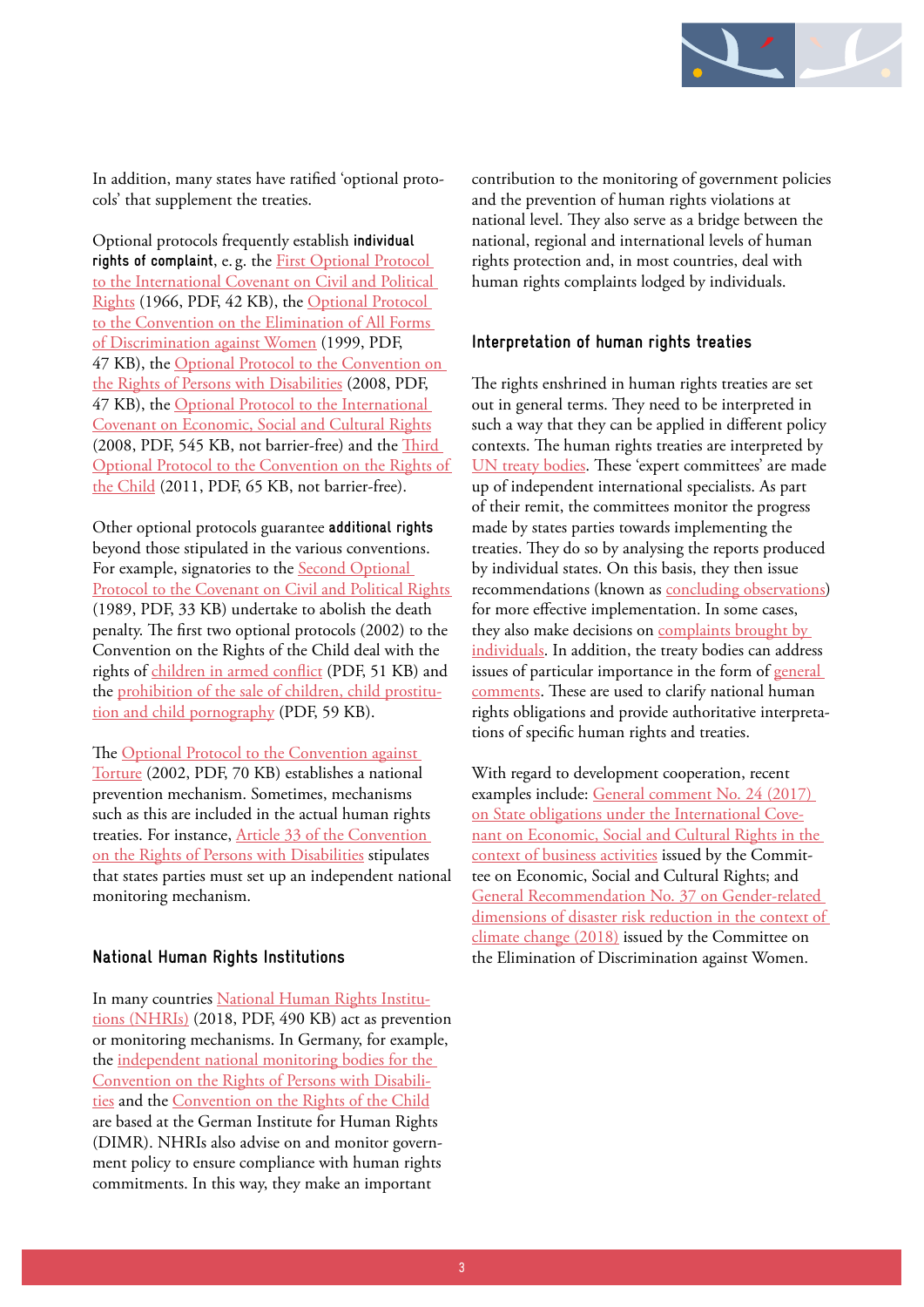## **Relevance for development cooperation**

Human rights are set out in a common **reference framework of standards and laws**. By ratifying human rights treaties, Germany and its partner countries assume certain legally binding obligations which should then play a major role in their policy strategies and priorities. This also applies to development policy. In cases where a partner country has yet to ratify a core human rights treaty or optional protocol, Germany should use its political dialogue with that country as an opportunity to encourage ratification. Political dialogue is also a means to address shortcomings in the implementation of human rights standards based on the recommendations issued by UN treaty bodies, and to discuss support for reform priorities.

When drawing up programme proposals, official implementing organisations must assess any relevant human rights impacts in advance for all projects. Such assessments can also draw on the country-specific recommendations of the UN treaty bodies. As part of this process, official implementing organisations should analyse all potential human rights risks from the development measure in question as early as possible and consider how those risks can be avoided. They should also assess whether, and if so how, the measure can make a lasting contribution towards the implementation of human rights standards and principles. To this end, BMZ has introduced a binding set of **[guidelines](https://www.bmz.de/en/zentrales_downloadarchiv/themen_und_schwerpunkte/menschenrechte/Leitfaden_PV_2013_en.pdf)** (PDF, 346 KB, not barrier-free). Furthermore, the sustainability guidelines adopted by Germany's two main implementing organisations, **[KfW](https://www.kfw-entwicklungsbank.de/PDF/Download-Center/PDF-Dokumente-Richtlinien/Nachhaltigkeitsrichtlinie_EN.pdf)** Entwicklungsbank (2016, PDF, 317 KB) and **[GIZ](https://www.giz.de/de/ueber_die_giz/33179.html)** (2017, PDF, 195 KB) stipulate that each project must undergo a systematic risk assessment that includes the issue of human rights.

The general comments issued by UN treaty bodies are a useful aid when elaborating sector strategies and other strategy papers. BMZ refers to human rights in many of its sector strategy papers, including those on [health](http://www.bmz.de/de/mediathek/publikationen/reihen/strategiepapiere/Strategiepapier460_02_2019.pdf) (2019, PDF, 220 KB), [social protection](https://www.bmz.de/en/publications/type_of_publication/strategies/Strategiepapier420_09_2017.pdf) (2017, PDF, 750 KB), [water](https://www.bmz.de/en/publications/type_of_publication/strategies/Strategiepapier390_08_2017.pdf) (2017, PDF, 325 KB), [trade](https://www.bmz.de/en/publications/type_of_publication/strategies/Strategiepapier380_07_2017.pdf) (2017, PDF, 590 KB) and [education](https://www.bmz.de/en/publications/type_of_publication/strategies/Strategiepapier355a_07_2015.pdf) (2015, PDF, 315 KB). In this context, it is worth mentioning the BMZ position paper entitled [Religious communities](https://www.bmz.de/en/publications/type_of_publication/information_flyer/information_brochures/Materialie252_religionen_als_partner.pdf)  [as partners for development cooperation](https://www.bmz.de/en/publications/type_of_publication/information_flyer/information_brochures/Materialie252_religionen_als_partner.pdf) (2016, PDF, 5.9 MB) as it makes frequent reference to human rights. Human rights are also a key issue in various regional position papers on cooperation with [Africa](http://www.bmz.de/en/publications/type_of_publication/strategies/Strategiepapier344_06_2014.pdf) (2014, PDF, 1,2 MB), [Asia](https://www.bmz.de/en/publications/type_of_publication/strategies/Strategiepapier355_05_2015.pdf) (2015, PDF, 2 MB), [Latin America](https://www.bmz.de/en/publications/type_of_publication/strategies/Strategiepapier356_09_2015.pdf) (2015, PDF, 207 KB) and with Brazil, China, India, Indonesia, Mexico and South Africa as [global development partners](https://www.bmz.de/en/publications/type_of_publication/strategies/Strategiepapier354_04_2015.pdf) (2015, PDF, 550 KB).

# Resources

- **–** The [core UN human rights treaties](https://www.ohchr.org/EN/ProfessionalInterest/Pages/CoreInstruments.aspx#c905)
- **–** OHCHR [Interactive dashboard on the status of](http://indicators.ohchr.org/)  [ratification](http://indicators.ohchr.org/)
- **–** [UN treaty body database:](http://tbinternet.ohchr.org/_layouts/treatybodyexternal/TBSearch.aspx?Lang=en) general comments, concluding observations and other documents. Searchable by state and treaty (recommended for those with existing knowledge of human rights issues)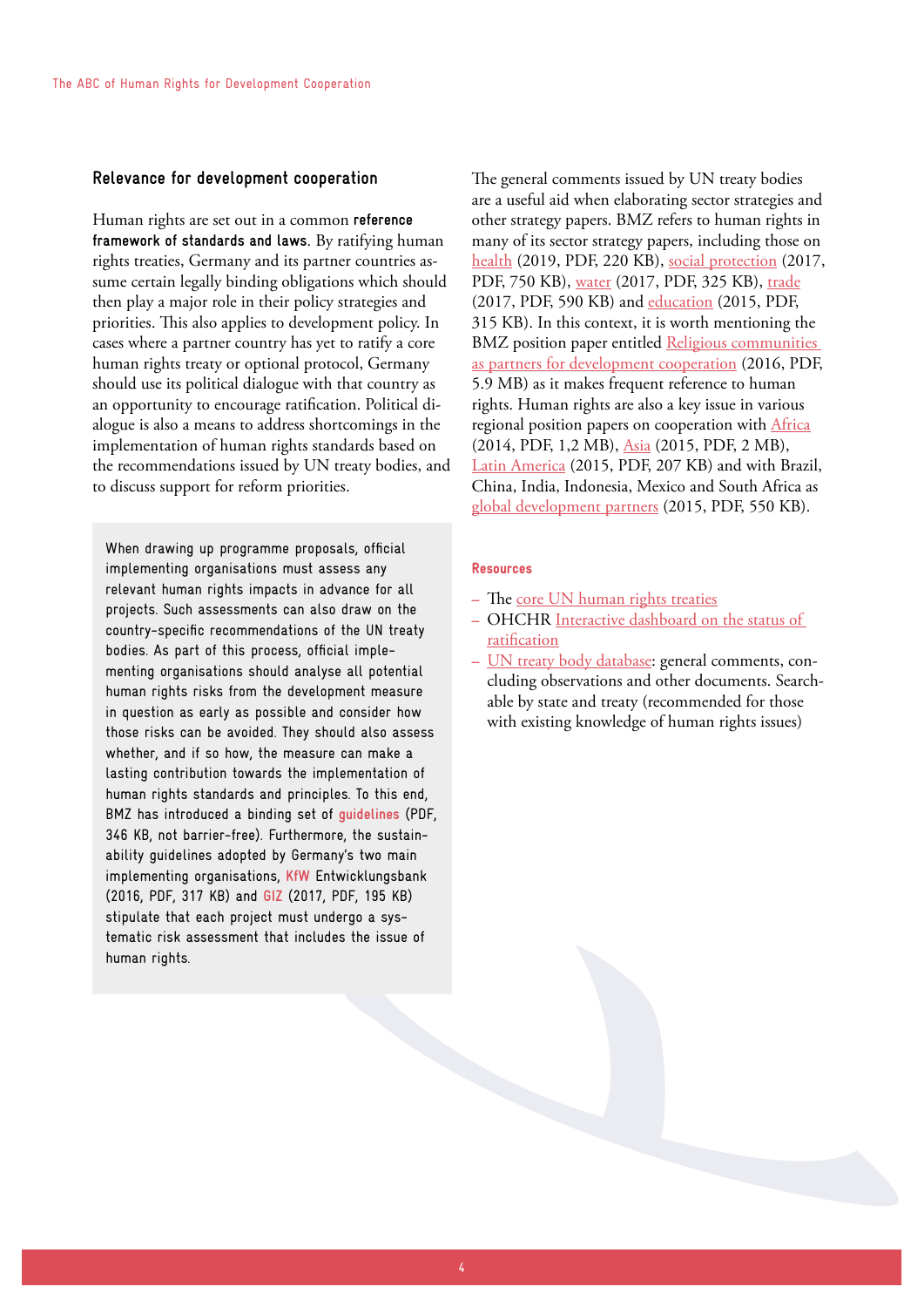

# <span id="page-4-0"></span>**3. Procedures for reporting on the implementation of human rights treaties**

Once a state party has ratified a human rights treaty, it is obliged to report regularly to the corresponding UN treaty body.

All such reports are drawn up by government ministries. They often seek to put a gloss on the country's human rights situation and the measures taken by the government. It is therefore important that NHRIs and civil society organisations submit 'parallel' reports which provide the relevant UN treaty bodies with alternative points of view. The treaty body in question will often draw on parallel reports to comment on the official state report and issue [concluding observations](https://www.institut-fuer-menschenrechte.de/en/topics/development/frequently-asked-questions/8-what-are-concluding-observations/). These are used to identify the progress made by the reporting state as well as any shortcomings. The treaty body may also recommend legal and practical steps to improve compliance with the human rights enshrined in the relevant convention.

# **Relevance for development cooperation**

Development policy actors can use these reports as a **source of information** on the human rights situation in a partner country. In particular, they can refer to the country-specific concluding observations in the political dialogue, in regional and country strategies and when designing specific programmes. Development cooperation actors can also help partner countries to prepare national human rights action plans with a view to implementing either the concluding observations or the recommendations issued following a [universal periodic review](https://www.ohchr.org/EN/HRBodies/UPR/Pages/BasicFacts.aspx) (UPR) before the UN Human Rights Council. In Uganda, for example, GIZ was commissioned by BMZ to advise on the drafting of a [national human rights action plan](https://www.giz.de/en/worldwide/19355.html). In Burundi, Senegal and Mozambique, this advisory role was performed by OHCHR (OHCHR Report 2016, [OHCHR in the field: Africa](https://www2.ohchr.org/english/OHCHRreport2016/allegati/10_Africa_2016.pdf), p. 162, p. 170, p. 189, PDF, 1.9 MB, not barrier-free).

As we have seen, development cooperation actors can support the efforts of partner countries to **fulfil their human rights obligations**. The systematic alignment of German development policy with human rights treaties that have been ratified by partner countries encourages ownership by those countries and furthers donor harmonisation. The Principles for Effective [Development Cooperation](http://effectivecooperation.org/about/principles/) advocated by the multidonor Global Partnership for Effective Development Cooperation are based on a shared commitment to human rights.

# Selected partner country reports to UN treaty bodies, 2017-2020 (February 2019) **(February 2019)**

Human Rights Committee (**[CCPR](http://www.ohchr.org/EN/HRBodies/CCPR/Pages/CCPRIndex.aspx)**)

Colombia, Bangladesh, Serbia, Morocco (Mar 2017) Honduras, Mongolia, Pakistan (Jul 2017) DR Congo (Oct-Nov 2017) Laos (Jul 2018), Niger, Vietnam (Mar 2019) Tajikistan, Mauritania (Jul 2019) Mexico (Okt-Nov 2019)

Committee on Economic, Social and Cultural Rights (**[CESCR](https://www.ohchr.org/en/hrbodies/cescr/pages/cescrindex.aspx)**)

Pakistan (May-Jun 2017) Colombia, Mexico (Sep-Oct 2017) Niger, Mexico, Bangladesh (Mar 2018) Mali, South Africa (Sep-Oct 2018) Cameroon (Feb-Mar 2019) Benin, Ecuador (Sep-Oct 2019)

Committee on the Elimination of Discrimination against Women (**[CEDAW](https://www.ohchr.org/en/hrbodies/cedaw/pages/cedawindex.aspx)**)

Rwanda, Ukraine (Feb-Mar 2017) Niger (Jul 2017) Burkina Faso, Kenya (Oct-Nov 2017) Mexico, Palestinian territories (Jul 2018) Nepal, Tajikistan, Laos (Oct-Nov 2018) Ethiopia, Colombia, Serbia (Feb-Mar 2019) DR Congo, Mosambique (Jul 2019) Pakistan (Oct-Nov 2019)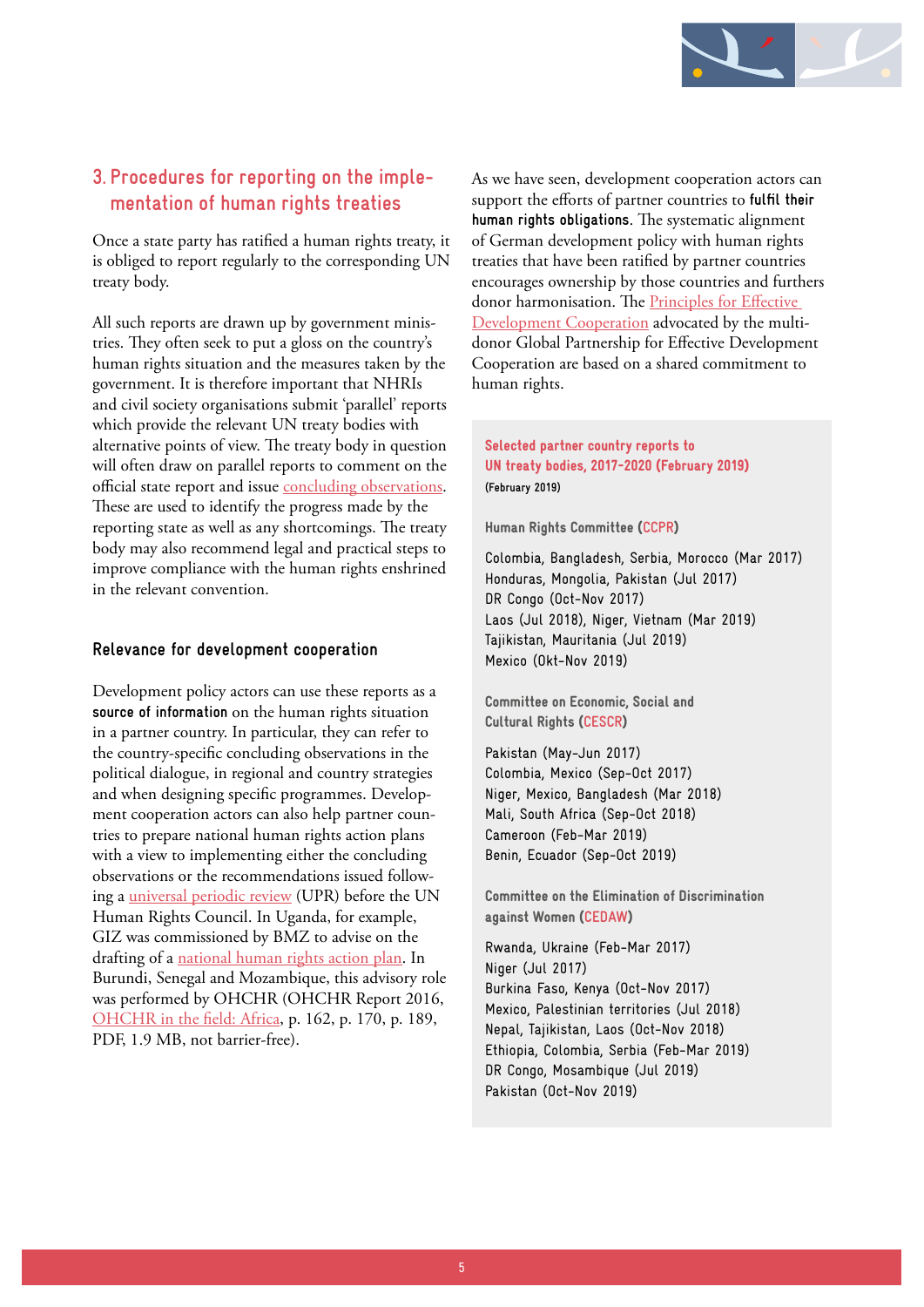<span id="page-5-0"></span>Committee on the Protection of the Rights of All Migrant Workers and Members of their Families (**[CMW](https://www.ohchr.org/EN/HRBodies/CMW/Pages/CMWIndex.aspx)**)

Bangladesh (Apr 2017) Mosambique (Sep 2018) Albania, Tajikistan (Apr 2019) Colombia (Sep 2019)

Committe on the Rights of the Child (**[CRC](https://www.ohchr.org/EN/HRBodies/CRC/Pages/CRCIndex.aspx)**)

DR Congo, Malawi, Serbia (Jan 2017) Cameroon, Mongolia (May-Jun 2017) Ecuador, Tajikistan (Sep 2017) Guatemala (Jan-Feb 2018) Laos, Niger (Sep-Oct 2018) Mosambique (Sep 2019) Rwanda, Palestinian territories (Jan 2020) Afghanistan, Cambodia (May 2020)

Committee on the Rights of Persons with Disabilities (**[CRPD](https://www.ohchr.org/EN/HRBodies/CRPD/Pages/CRPDIndex.aspx)**)

Honduras (Mar-Apr 2017) Morocco (Aug-Sep 2017) Nepal (Feb-Mar 2018) South Africa (Aug-Sep 2018) Niger, Rwanda (Mar-Apr 2019) Albania (Aug-Sep 2019)

Committee on the Elimination of Racial Discrimination (**[CERD](https://www.ohchr.org/en/hrbodies/cerd/pages/cerdindex.aspx)**)

Kenya (Apr-May 2017) Ecuador, Tajikistan (Jul-Aug 2017) Serbia (Nov-Dec 2017) Peru, Nepal, Kyrgyzstan, Mauretania (Apr-May 2018) Honduras, Albania (Nov-Dec 2018) Guatemala (Apr-May 2019) Mexico, Palestinian territories (Aug 2019) Colombia, Mongolia, Uzbekistan (Nov-Dec 2019)

## Resources

**–** [Search engine](https://uhri.ohchr.org/search/basic) for countries and themes. The results include concluding observations, recommendations from the universal periodic review process and the SDGs.

# **4. UN Human Rights Council, special mandates and the Universal Periodic Review (UPR) process**

In 2006, the UN member states established the **[UN](https://www.ohchr.org/en/hrbodies/hrc/pages/home.aspx#c3128)  [Human Rights Council](https://www.ohchr.org/en/hrbodies/hrc/pages/home.aspx#c3128)**. The role of the Council is to further develop, implement and monitor human rights standards. This includes discussing and adopting resolutions on the human rights situation in particular countries or on specific human rights issues such as [safe drinking water and sanitation](http://ap.ohchr.org/documents/dpage_e.aspx?si=A/HRC/39/L.11) (2018, docx, 56.5 KB) and the [elimination of all forms of](http://ap.ohchr.org/documents/dpage_e.aspx?si=A/HRC/38/L.1/Rev.1)  [discrimination against women and girls](http://ap.ohchr.org/documents/dpage_e.aspx?si=A/HRC/38/L.1/Rev.1) (2018, docx, 62 KB, not barrier-free).

The [47 member states of the Human Rights Council](https://www.ohchr.org/EN/HRBodies/HRC/Pages/Membership.aspx)  are elected by the UN General Assembly. Germany was a member from 2013 to 2018 and has applied for renewed membership in 2020.

The Human Rights Council can use **[special pro](http://www.ohchr.org/EN/HRBodies/SP/Pages/Welcomepage.aspx)[cedures](http://www.ohchr.org/EN/HRBodies/SP/Pages/Welcomepage.aspx)** to issue mandates to investigate particular situations in a given country or individual issues. The persons mandated to conduct such investigations are known as special rapporteurs, special representatives or independent experts. Some mandates are assigned to working groups. There are currently 12 country [mandates](http://spinternet.ohchr.org/_Layouts/SpecialProceduresInternet/ViewAllCountryMandates.aspx) and [44 thematic mandates](http://spinternet.ohchr.org/_Layouts/SpecialProceduresInternet/ViewAllCountryMandates.aspx?Type=TM). All reports are based on comprehensive fact-finding, including country missions. Mandate holders also produce annual reports that contain up-to-date information on human rights issues and developments, as well as specific recommendations to the UN Human Rights Council and the UN General Assembly.

The work of two special rapporteurs in particular has had a major and lasting impact on the global debate about development policy and instruments: the [UN](http://www.ohchr.org/Documents/Publications/GuidingPrinciplesBusinessHR_EN.pdf)  [Guiding Principles on Business and Human Rights](http://www.ohchr.org/Documents/Publications/GuidingPrinciplesBusinessHR_EN.pdf) (2011, PDF, 1.1 MB) and the [Basic Principles and](https://documents-dds-ny.un.org/doc/UNDOC/GEN/G07/106/28/PDF/G0710628.pdf?OpenElement)  [Guidelines on Development-Based Evictions and](https://documents-dds-ny.un.org/doc/UNDOC/GEN/G07/106/28/PDF/G0710628.pdf?OpenElement)  [Displacement](https://documents-dds-ny.un.org/doc/UNDOC/GEN/G07/106/28/PDF/G0710628.pdf?OpenElement) (2007, Annex 1, PDF, 131 KB, not barrier-free).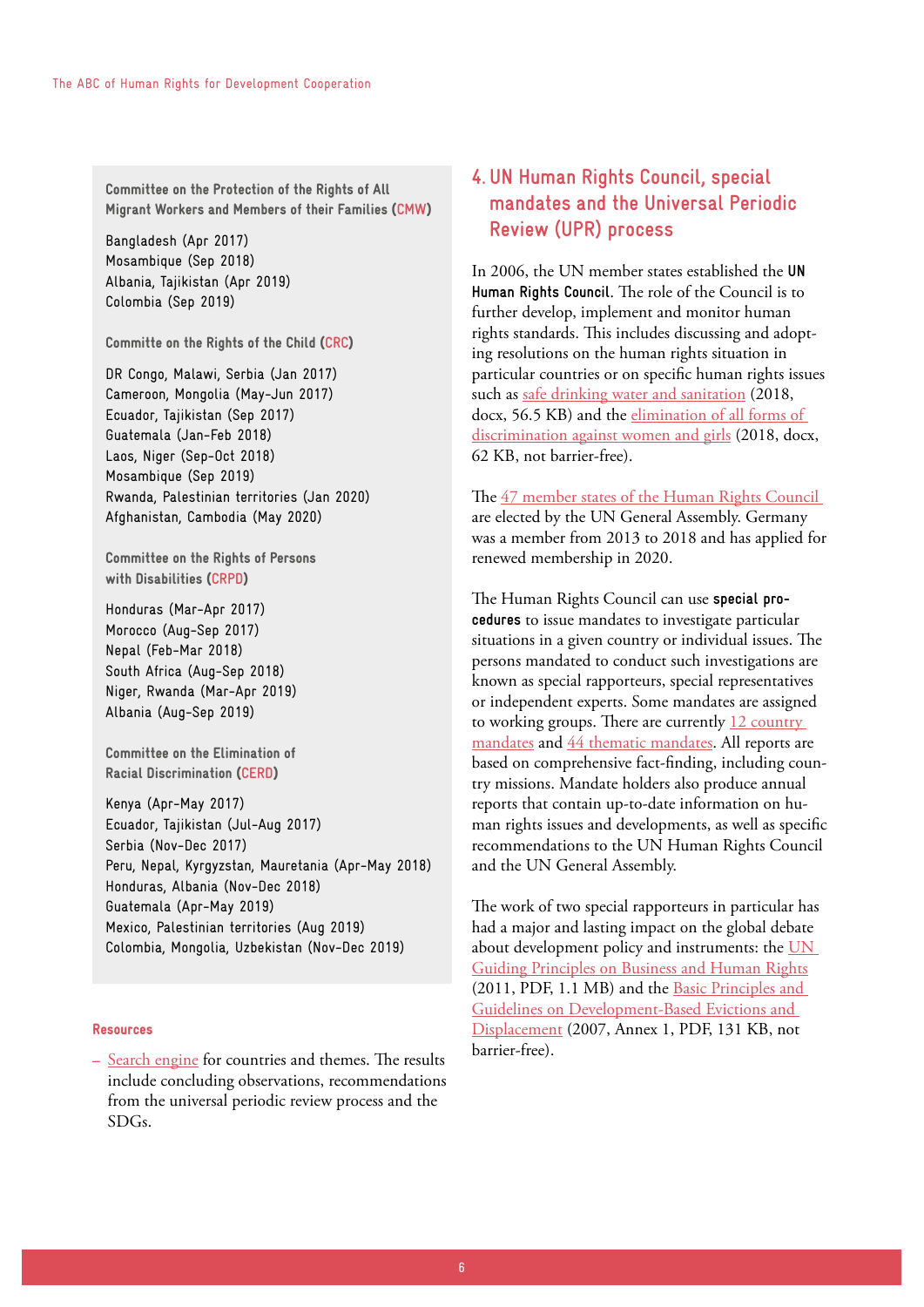

Some of the tools developed by other special rapporteurs are particularly useful in the field of development cooperation. A [handbook](http://www.ohchr.org/EN/Issues/WaterAndSanitation/SRWater/Pages/Handbook.aspx) published by the then special rapporteur on the human right to safe drinking [water and sanitation](http://www.ohchr.org/EN/Issues/WaterAndSanitation/SRWater/Pages/SRWaterIndex.aspx) contains examples of good practice and checklists covering areas such as financing, services and monitoring. These can be of great practical use when implementing development cooperation projects in the water sector. The [2017 report](http://ap.ohchr.org/documents/dpage_e.aspx?si=A/71/302) of the current special rapporteur highlights more effective ways in which development cooperation actors can ensure access to safe drinking water and sanitation.

In 2018, the Special Rapporteur on human rights and the environment published a report clarifying [human rights obligations relating to the enjoyment](https://documents-dds-ny.un.org/doc/UNDOC/GEN/G18/017/29/PDF/G1801729.pdf?OpenElement)  [of a safe, clean, healthy and sustainable environment](https://documents-dds-ny.un.org/doc/UNDOC/GEN/G18/017/29/PDF/G1801729.pdf?OpenElement). The report examines how environmental damage can prevent children from enjoying their human rights and highlights the duty of states to protect children against such damage.

The report of the Special Rapporteur on the rights [of indigenous peoples](http://ap.ohchr.org/documents/dpage_e.aspx?si=A/HRC/39/17) (2018) deals with attacks on and the criminalisation of indigenous human rights defenders, and recommends a series of preventive and protective measures. As such, it links to the numerous reports of the [Special Rapporteur on the situation of](https://www.ohchr.org/en/issues/srhrdefenders/pages/srhrdefendersindex.aspx)  [human rights defenders,](https://www.ohchr.org/en/issues/srhrdefenders/pages/srhrdefendersindex.aspx) who has reported continuously on the growing threat to this group.

Since 2008, all states with either member or observer status at the UN have been subject to a regular peer assessment of the human rights situation in their respective countries under the **Universal Periodic Review (UPR)** process. To date, most states have undergone three such reviews.

The UPR mechanism is based on a state report, a compilation of information contained in the reports of UN treaty bodies and special procedures, and a summary of the reports submitted by NHRIs, civil society organisations and other stakeholders. All reports cover the human rights situation in a particular country. In a dialogue broadcast live online, the state under review responds to questions and recommendations by other UN member states and has the opportunity to accept or reject those recommendations. The recommendations and the state's response are compiled in an outcome document. The following review round will generally identify which recommendations have been implemented or not implemented so that the recommendations can be followed up.

# **Relevance for development cooperation**

The various reports produced during the UPR process are useful tools for development cooperation. Firstly, they are relatively concise and provide an overview of the human rights situation in a specific country from different perspectives. Secondly, the recommendations accepted (or rejected) by the country in question can be raised in the political dialogue. Thirdly, development cooperation is well placed to support a country's active engagement with the UPR process, for example by advising on effective multi-stakeholder consultation platforms and on the involvement of civil society organisations. Fourthly, development cooperation actors can advise partner countries on follow-up mechanisms to implement those UPR recommendations which they have accepted. In Zambia, for example, GIZ's Civil Society Participation Programme helped various civil society organisations to [produce their own](https://www.institut-fuer-menschenrechte.de/fileadmin/user_upload/Publikationen/EZ_Promising_Practices/prom-practices_effective__participation_of_zambian_civil_society_organisations_in_the_united_nations_universal_periodic_review.pdf)  [report for submission to the UPR process](https://www.institut-fuer-menschenrechte.de/fileadmin/user_upload/Publikationen/EZ_Promising_Practices/prom-practices_effective__participation_of_zambian_civil_society_organisations_in_the_united_nations_universal_periodic_review.pdf) (2014, PDF, 305 KB).

#### Resources

- **–** [Special Rapporteurs: thematic mandates](http://spinternet.ohchr.org/_Layouts/SpecialProceduresInternet/ViewAllCountryMandates.aspx?Type=TM)
- **–** [Special Rapporteurs: country mandates](http://spinternet.ohchr.org/_Layouts/SpecialProceduresInternet/ViewAllCountryMandates.aspx)
- **–** Universal Periodic Review, by country: [UPR.info](http://www.upr-info.org/en/review)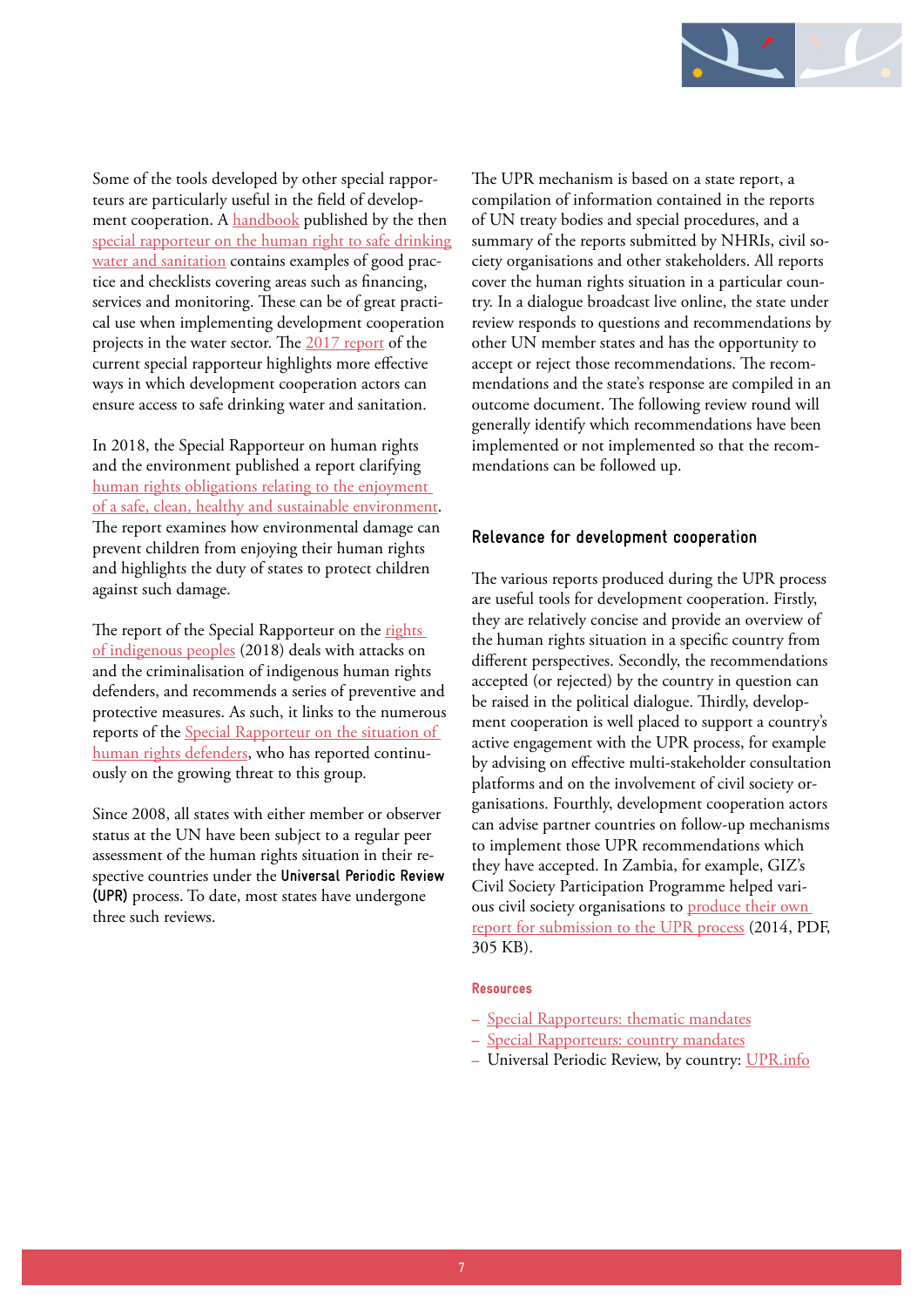# <span id="page-7-0"></span>**5. Human rights and the SDGs**

In 2015, the UN member states adopted the 2030 Agenda and its Sustainable Development Goals. The SDGs are based on human rights principles and standards. In fact, 90% of the specific targets are linked to the human rights treaties. The SDGs apply to all countries and are closely interlinked. The overarching principle of the 2030 Agenda is to 'leave no one behind'. As such, the SDGs seek to reduce discrimination and inequality and to 'reach the furthest behind first'. In a formal statement, the [Committee](https://daccess-ods.un.org/access.nsf/GetFile?Open&DS=E/C.12/2019/1&Lang=E&Type=DOC)  [on Economic, Social and Cultural Rights](https://daccess-ods.un.org/access.nsf/GetFile?Open&DS=E/C.12/2019/1&Lang=E&Type=DOC) (2019, doc, 55.9 KB, not barrier-free) makes clear that this will require a human rights-based approach to the SDGs. The 2030 Agenda stipulates that the SDGs should be implemented 'in a manner consistent with the human rights obligations of each State'. Accordingly, nearly all the SDGs and their indicators make reference to human rights standards such as the availability, accessibility, affordability and quality of public services. For example, SDG 6 is about ensuring access to safe and affordable drinking water for all, while SDG 16 aims to strengthen accountable institutions.

# **Relevance for development cooperation**

When it comes to implementing, financing and reviewing progress towards the SDGs using methods compatible with the human rights-based approach, German development cooperation supports partner countries in a number of areas. This includes helping to:

- **•** draft human rights-based development strategies and indicators for the SDGs and their respective targets (e. g. by advising the National Planning Authority in Uganda);
- **•** align project objectives and indicators with human rights, SDG indicators and the principles of the 2030 Agenda, e. g. by improving the quality and accessibility of social services for disadvantaged groups in the [Western Balkans,](https://www.giz.de/en/worldwide/37117.html) or promoting the effective participation of disadvantaged groups in the Palestinian territories in line with the 2030 Agenda principle of leaving no one behind;
- **•** develop the statistical capacity of local actors for disaggregating and analysing data so that they can highlight progress and set-backs for particularly marginalised groups and on this basis draw up strategies to reach the furthest behind first;
- establish or expand participatory national SDG review mechanisms (e. g. the Danish NHRI is a member of [Partners for Review](https://www.giz.de/en/worldwide/62524.html), a multi-stakeholder network that German development cooperation works with to promote a transnational dialogue between actors from the realms of government, civil society, the private sector and the academic community on national review processes linked to implementation of the 2030 Agenda);
- **•** focus on disadvantaged persons and groups when allocating SDG funding (e. g. German development cooperation supports the national review and monitoring process in Guatemala by analysing the impact of the government's budget plans on disadvantaged persons and groups).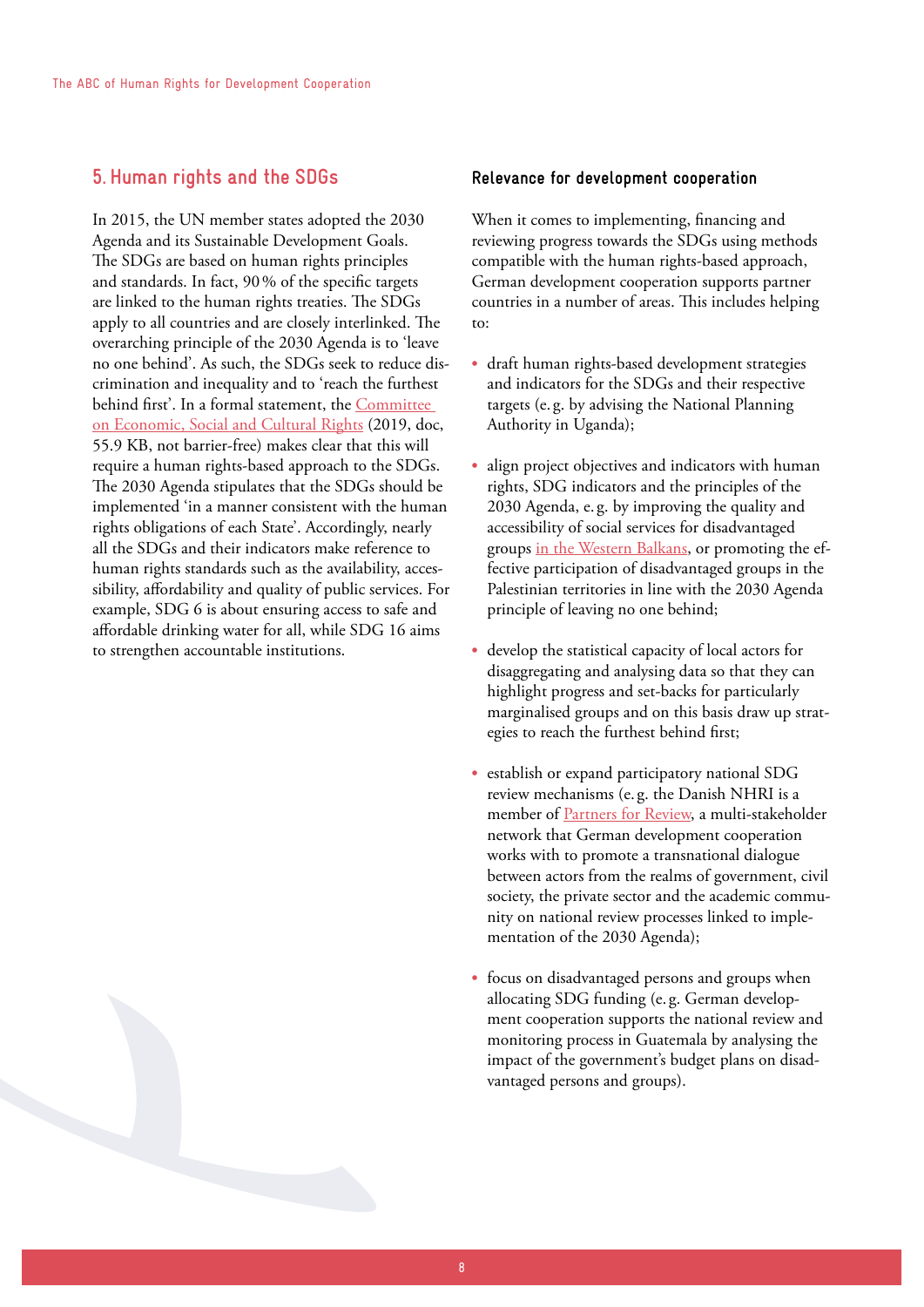

## <span id="page-8-0"></span>Resources

- **–** [Human Rights Guide to the SDGs](http://sdg.humanrights.dk/) and [SDG](http://sdgdata.humanrights.dk/)  [Human Rights Data Explorer](http://sdgdata.humanrights.dk/)
- **–** UN (2019): Leaving No One Behind: [A UNSDG](https://undg.org/document/leaving-no-one-behind-a-unsdg-operational-guide-for-un-country-teams-interim-draft/)  [Operational Guide for UN Country Teams](https://undg.org/document/leaving-no-one-behind-a-unsdg-operational-guide-for-un-country-teams-interim-draft/) (interim draft)
- **–** OHCHR (2018): [A Human rights-based approach](https://www.ohchr.org/Documents/Issues/HRIndicators/GuidanceNoteonApproachtoData.pdf)  [to data – leaving no one behind in the 2030 Agenda](https://www.ohchr.org/Documents/Issues/HRIndicators/GuidanceNoteonApproachtoData.pdf) [for Sustainable Development](https://www.ohchr.org/Documents/Issues/HRIndicators/GuidanceNoteonApproachtoData.pdf) (PDF, 292 KB, not barrier-free)

# **6. Additional resources on human rights in development cooperation**

- **–** DIMR: [Self-Paced E-Learning Course 'Human](https://www.institut-fuer-menschenrechte.de/en/topics/development/)  [Rights in Development Cooperation'](https://www.institut-fuer-menschenrechte.de/en/topics/development/) (2019)
- **–** DIMR/GIZ: [A compilation of promising practices](http://www.institut-fuer-menschenrechte.de/publikationen/ez-promising-practices/)  [applying the human rights-based approach in offi](http://www.institut-fuer-menschenrechte.de/publikationen/ez-promising-practices/)[cial German development cooperation](http://www.institut-fuer-menschenrechte.de/publikationen/ez-promising-practices/)

## Other tools in this series:

- **–** [ABC of Human Rights for Development Cooper](https://www.institut-fuer-menschenrechte.de/fileadmin/user_upload/Publikationen/E-Info-Tool/e-info-tool_abc_of_hr_for_dev_coop_the_african_hr-system.pdf)[ation: The African Human Rights System](https://www.institut-fuer-menschenrechte.de/fileadmin/user_upload/Publikationen/E-Info-Tool/e-info-tool_abc_of_hr_for_dev_coop_the_african_hr-system.pdf) (2015, PDF, 288 KB)
- **–** [ABC of Human Rights for Development Coopera](https://www.institut-fuer-menschenrechte.de/fileadmin/user_upload/Publikationen/E-Info-Tool/e-info-tool_abc_of_hr_for_dev_coop_the_arab_hr-system.pdf)[tion: The Arab Human Rights System](https://www.institut-fuer-menschenrechte.de/fileadmin/user_upload/Publikationen/E-Info-Tool/e-info-tool_abc_of_hr_for_dev_coop_the_arab_hr-system.pdf) (2017, PDF, 289 KB)
- **–** [ABC of Human Rights for Development Coopera](https://www.institut-fuer-menschenrechte.de/fileadmin/user_upload/Publikationen/E-Info-Tool/e-info-tool_abc_of_hr_for_dev_coop_hr_in_asia.pdf)[tion: Human Rights in Asia](https://www.institut-fuer-menschenrechte.de/fileadmin/user_upload/Publikationen/E-Info-Tool/e-info-tool_abc_of_hr_for_dev_coop_hr_in_asia.pdf) (2017, PDF, 1.44 MB)
- **–** [ABC of Human Rights for Development Cooper](http://www.institut-fuer-menschenrechte.de/fileadmin/_migrated/tx_commerce/e-info-tool_the_abc_of_hr_for_dev_coop_the_interamerican_system.pdf)[ation: The Inter-American Human Rights System](http://www.institut-fuer-menschenrechte.de/fileadmin/_migrated/tx_commerce/e-info-tool_the_abc_of_hr_for_dev_coop_the_interamerican_system.pdf) (2014, PDF, 325 KB)
- **–** [Sex, gender and sexuality Human rights issues in](https://www.institut-fuer-menschenrechte.de/fileadmin/user_upload/Publikationen/E-Info-Tool/e-info-tool_sex_gender_and_sexuality_as_human_rights_issues_in_development_cooperation.pdf)  [development cooperation](https://www.institut-fuer-menschenrechte.de/fileadmin/user_upload/Publikationen/E-Info-Tool/e-info-tool_sex_gender_and_sexuality_as_human_rights_issues_in_development_cooperation.pdf) (2019, PDF, 389 KB)
- **–** [Das Menschenrecht auf Meinungsfreiheit und](http://www.institut-fuer-menschenrechte.de/fileadmin/user_upload/Publikationen/E-Info-Tool/e-info-tool_das_recht_auf_meinungsfreiheit_und_zugang_zu_information_in_der_ez.pdf)  [Zugang zu Information in der Entwicklungszusam](http://www.institut-fuer-menschenrechte.de/fileadmin/user_upload/Publikationen/E-Info-Tool/e-info-tool_das_recht_auf_meinungsfreiheit_und_zugang_zu_information_in_der_ez.pdf)[menarbeit](http://www.institut-fuer-menschenrechte.de/fileadmin/user_upload/Publikationen/E-Info-Tool/e-info-tool_das_recht_auf_meinungsfreiheit_und_zugang_zu_information_in_der_ez.pdf) (2014, German, PDF, 200 KB)

BMZ policy papers on related topics:

- **–** [Action Plan for the Inclusion of Persons with](https://www.bmz.de/en/publications/archiv/type_of_publication/strategies/Strategiepapier330_01_2013.pdf)  [Disabilities \(2013–2015\)](https://www.bmz.de/en/publications/archiv/type_of_publication/strategies/Strategiepapier330_01_2013.pdf) (2013, PDF, 2 MB)
- **–** [Gender Equality in German Development Policy](https://www.bmz.de/en/publications/type_of_publication/strategies/Strategiepapier340_02_2014.pdf) (2014, PDF, 1.3 MB)
- **–** [Agents of Change Children and youth rights](https://www.bmz.de/en/publications/type_of_publication/strategies/Strategiepapier410_04_2017.pdf)  [in German development cooperation activities](https://www.bmz.de/en/publications/type_of_publication/strategies/Strategiepapier410_04_2017.pdf) (2017, PDF, 666 KB)